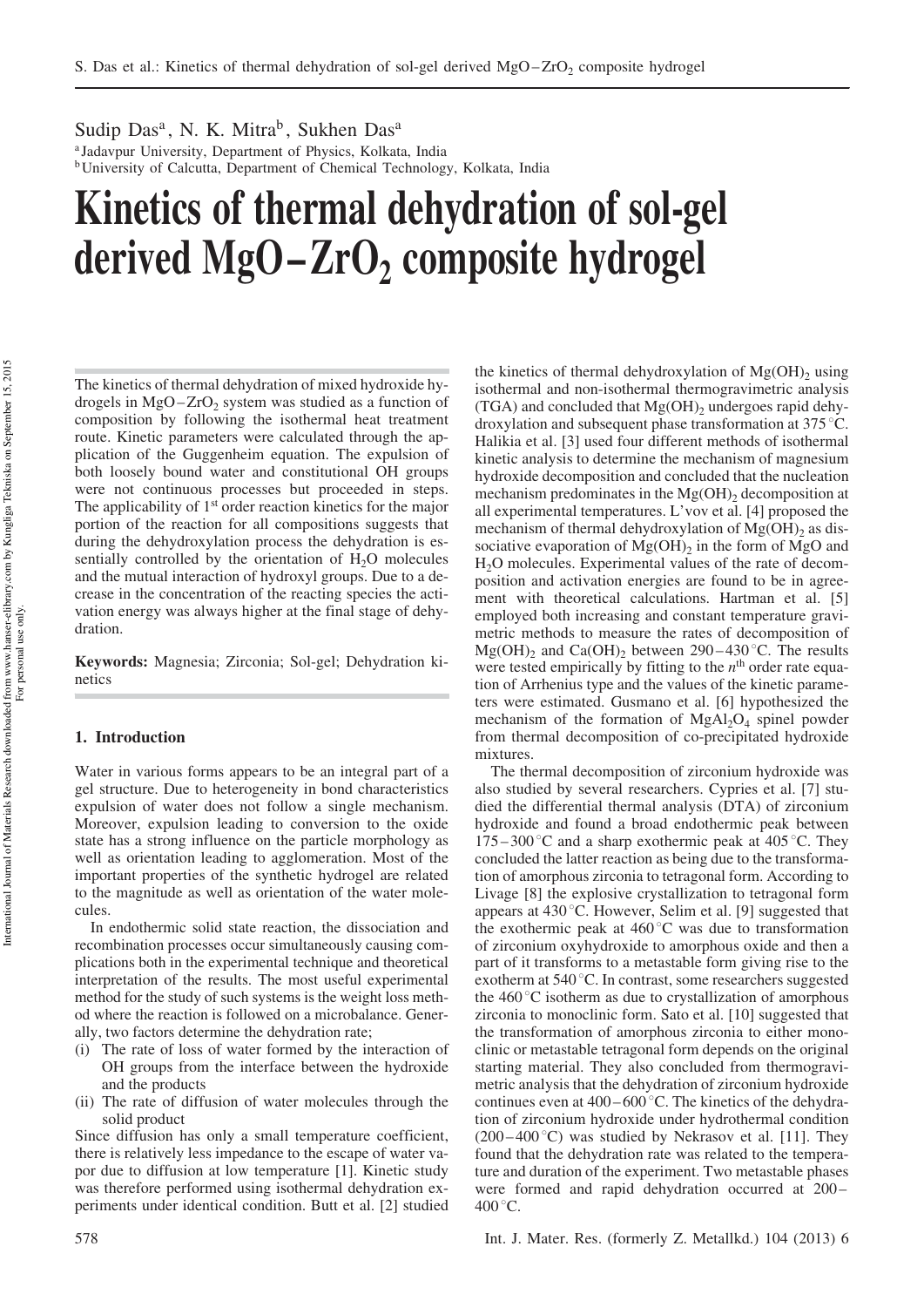The isothermal dehydration kinetics of synthetic zeolite (in different cationic forms) is a low energy diffusion controlled process following 1 st order kinetics for the major part of the reaction. Exchangeable cations were found to influence the kinetic parameters of the dehydration process [12]. Mitra et al. [13] studied the kinetics of thermal dehydration in the synthetic hydrogel of  $ZrO_2 \cdot Al_2O_3 \cdot SiO_2$  system. The non-crystalline hydroxide hydrogel was synthesized via wet interaction in the aqueous phase where the identity of individual hydroxides was retained. The major portion of the dehydration curve was found to follow 1<sup>st</sup> order kinetics. Phase transformation in the composite powders of alumina and zirconia was examined by Balasubramanium et al. [14]. The composite powders were initially amorphous and crystallization began at  $900^{\circ}$ C. Because of the fine particle size and the constraints imposed  $ZrO<sub>2</sub>$  was retained in tetragonal form.

Bielanski and Tompkins [15] have studied the sorption of water vapor on single crystals of dehydrated potash alum and pointed out that rehydration is influenced by

- (i) Reversibility of the absorbed water and
- (ii) The secondary absorbed water which is absorbed irreversibly

An excellent review of the kinetic process involving solids has been given by Garner [16]. He classified reactions involving solids as diffusion controlled compared to reaction controlled. The effect of vapor pressure on the rate of decomposition of salt hydrates has also been investigated by a number of authors  $[17-19]$ . They explained that at low water vapor pressure a very fine amorphous structure with narrow capillaries is formed during decomposition. The rate of passage of water vapor is necessarily low. As the vapor pressure increases, adsorption of water vapor decreases the rate.

The decomposition kinetics of alumino-silicate hydrogel was found to follow formal first order kinetics [20]. The activation energies showed little variation with particle size which was attributed to the highly porous structure of the hydrogel.

The present investigation was undertaken to study the kinetics of thermal dehydration of the mixed hydroxide hydrogel of  $MgO-ZrO<sub>2</sub>$  system under isothermal condition using the Arrhenius relationship. The kinetic parameters act as a guide in determining the sinterability, physocichemical and electronic properties of the composite. The structural and surface characteristics and the physico-chemical properties of the subject composite can be tailored by varying the reactant mole ratio to cater to its various applications such as catalysis, chromatographic packing, solid electrolyte etc. [21, 22].

# 2. Experimental procedure

## 2.1. Synthesis of the mixed hydroxide hydrogel and analysis

Three hydrogels of the  $MgO-ZrO<sub>2</sub>$  composite system with varying  $MgO:ZrO<sub>2</sub>$  ratios were prepared via wet interaction in the aqueous phase [23, 24]. Both the ingredient salts viz.,  $Mg(NO<sub>3</sub>)<sub>2</sub>$  and  $ZrOCl<sub>2</sub>$  were of analytical grade and water soluble with least tendency to hydrolyze. Aqueous solutions of the salts were prepared by dissolving in deionized water. The individual salt solutions were mixed in requisite volumes to prepare three solution mixtures based on the intended composition of  $MgO:ZrO<sub>2</sub>$  in the precipitated hydrogel. In each case the solution concentration was adjusted to 5% w/v by adding deionized water. The hydroxides were precipitated from the solution on addition of excess 1:1 ammonia with constant stirring and the whole mixture set into an enblocked gel at pH 9. The set gel was allowed to age for 24 h, whereby syneresis occurred indicating perfect gel formation. The aged gel was washed repeatedly with deionized water until the settled mass showed the tendency to disperse. The hydrogel was then filtered through a Buckner funnel, washed with hot deionized water until flocculation was visible on addition of silver nitrate to the filtrate, and finally dried under vacuum at  $50^{\circ}$ C.

Chemical analysis of all three hydrogels was carried out to ascertain the mole ratio of  $MgO:ZrO<sub>2</sub>$  in the composite hydrogels (Table 1) while the thermal history of the hydrogels was studied through differential thermal analysis (DTA) [24].

# 2.2. Dehydration kinetics study

The rate of dehydration of the powdered sample was ascertained through isothermal dehydration experiments carried out in a thermo-gravimetric apparatus. About 0.5 g of accurately weighed sample was taken in a platinum crucible and suspended into the uniform firing zone of a tubular furnace through one arm of a thermo-balance. The tip of a thermocouple was placed very close to the crucible and was maintained at fixed position. The temperature of the furnace was raised and controlled by an adjustable resistor to restrict the variation in temperature rise within  $\pm$  0.5 K. In each experiment same weight of the sample was taken and spread to the same thickness in the crucible. The samples were equilibrated at  $32 \pm 1$  °C every time before experimentation. The weight loss was recorded at suitable time intervals and the initial weight corresponding to zero time being taken from the instant of suspension of the crucible inside the furnace. The need for buoyancy correction for the weights of the iso-

Table 1. Physico-chemical properties of mixed hydroxide hydrogel of  $MgO-ZrO<sub>2</sub>$  system.

| Sl. No. | Properties                           | Sample Notations                           |                                              |                                              |  |
|---------|--------------------------------------|--------------------------------------------|----------------------------------------------|----------------------------------------------|--|
|         |                                      | Batch I                                    | Batch II                                     | Batch III                                    |  |
|         | Mole ratio of $MgO-ZrO2$             | 1:0.154                                    | 1:0.264                                      | 1:0.358                                      |  |
| 2       | DTA peak temperature $({}^{\circ}C)$ | 140, 390 (endothermic)<br>660 (exothermic) | $105, 380$ (endothermic)<br>630 (exothermic) | $120, 358$ (endothermic)<br>608 (exothermic) |  |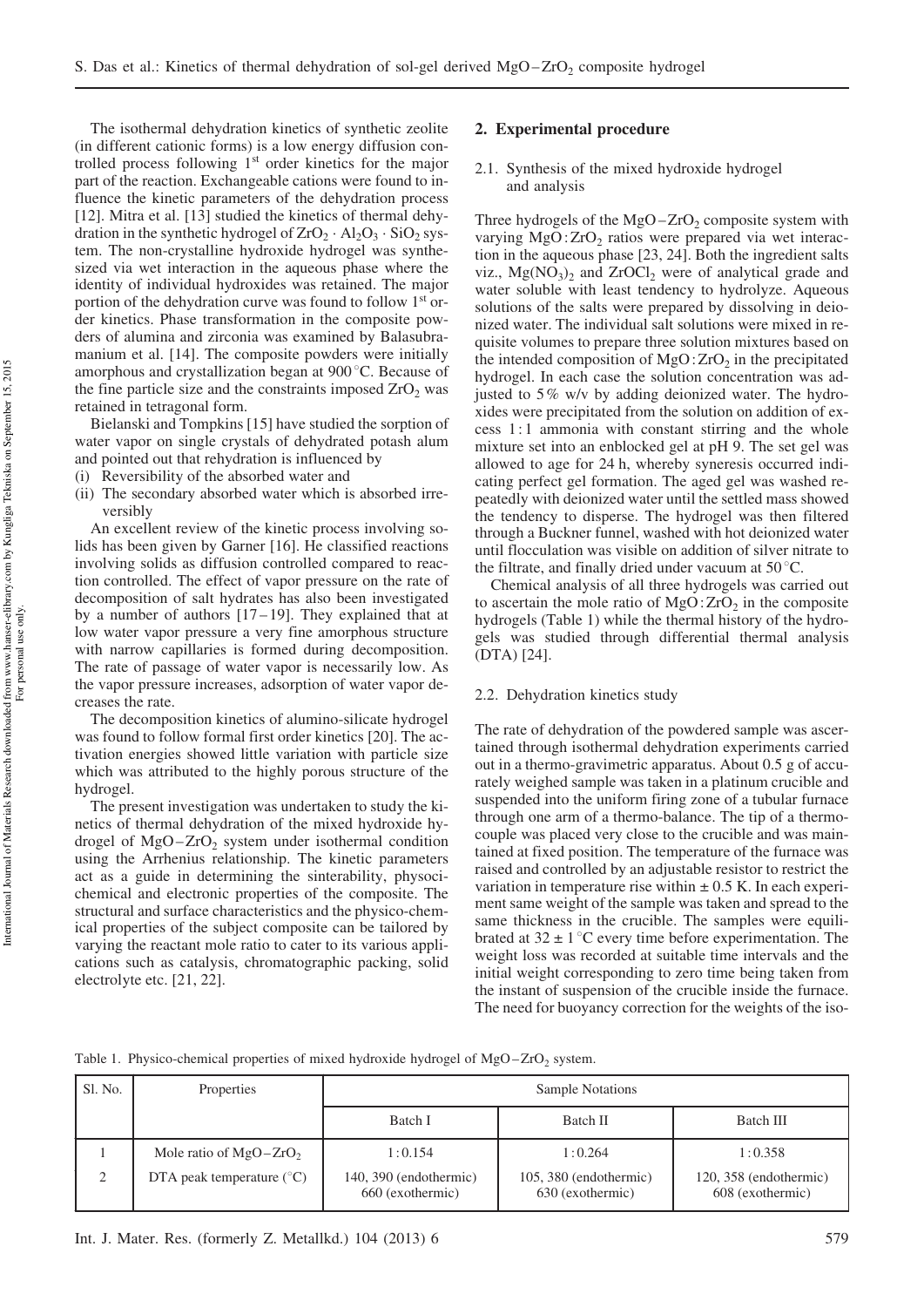thermal dehydration is obviated in all cases. During isothermal dehydration study at higher temperature zones (dehydroxylation) the samples were preheated at  $200^{\circ}$ C to remove the gel water completely so that it would not affect the kinetics of dehydroxylation.

## 3. Calculation

The dehydration of the experimental hydrogel proceeded in two steps (Fig.  $1a-c$ ). The initial strong endothermic peak was due to the expulsion of loosely bound gel water while the other strong endothermic peak at higher temperature was related to the dehydroxylation of the hydroxides. A small exothermic peak above  $600^{\circ}$ C might be due to crystallization of monoclinic  $ZrO<sub>2</sub>$  from the lattice. The plots of weight loss against time (Fig.  $2a-c$ ) indicate the exponential nature of the dehydration process and thereby suggesting the applicability of first order kinetics. The rate of loss of water from the sample would be proportional to the concentration of water present in the sample at that stage. Again the weight of water present in the sample that is lost at the experimental temperature, when divided by the volume of the sample, will be equal to the concentration of water in the sample. Therefore, the concentration term may be replaced by the relevant weights if the weight, and hence the volume, of the sample is kept fixed.

Thus at a specified temperature if

 $L =$ Loss of weight at time t and

 $L_{\infty}$  = Total weight loss at infinite time



then  $L_{\infty}$  is equivalent to the initial concentration of water in the sample (dehydratable at the experimental temperature) and  $(L_{\infty}-L)$  is equivalent to the concentration of water remaining in the sample at time t. Hence, according to the first order kinetics, the rate of loss of water will be given by

$$
dL/dt = k(L_{\infty} - L) \quad \text{or}
$$
  

$$
\log[(L_{\infty} - L)/L_{\infty}] = -kt/2.303
$$
 (1)

Equation  $(1)$  permits establishing the rate constant  $(k)$  for dehydration from the slope of the line obtained by plotting log  $[(L_{\infty}-L)/L_{\infty}]$  against t, provided the value of  $L_{\infty}$  is known. Since, theoretically, first order reaction never goes to completion, all direct methods of determining  $L_{\infty}$  would be erroneous and as such have not been attempted. Instead the method originally suggested by Guggenheim has been adapted for the evaluation of both  $L_{\infty}$  and k.

Let  $L_1, L_2, \ldots L_n$  be the weight losses at the time  $t_1, t_2, \ldots$  $t_n$  and let  $L_1, L_2, \ldots, L_n$  be the losses at time  $t_1 + dt, t_2 + dt$ ,  $\ldots$   $t_n$  + dt i.e., the set of readings L' was taken at constant time interval dt after the previous set  $L$ . By using Eq. (1) we can write

$$
L_{\infty} - L = L_{\infty} \exp(-kt_1) \text{ and}
$$
  

$$
L_{\infty} - L'_1 = L_{\infty} \exp[-k(t_1) + dt)]
$$

subtracting

$$
L'_1 - L_1 = L_{\infty} \exp(-kt_1)][1 - \exp(-kdt)]
$$



Fig. 1. Differential thermal analysis of (a) batch I, (b) batch II and (c) batch III hydrogels. Initial strong endothermic peak was due to expulsion of loosely bound gel water. The other endothermic peak at higher temperature resulted from the expulsion of OH groups from hydroxides of both cations.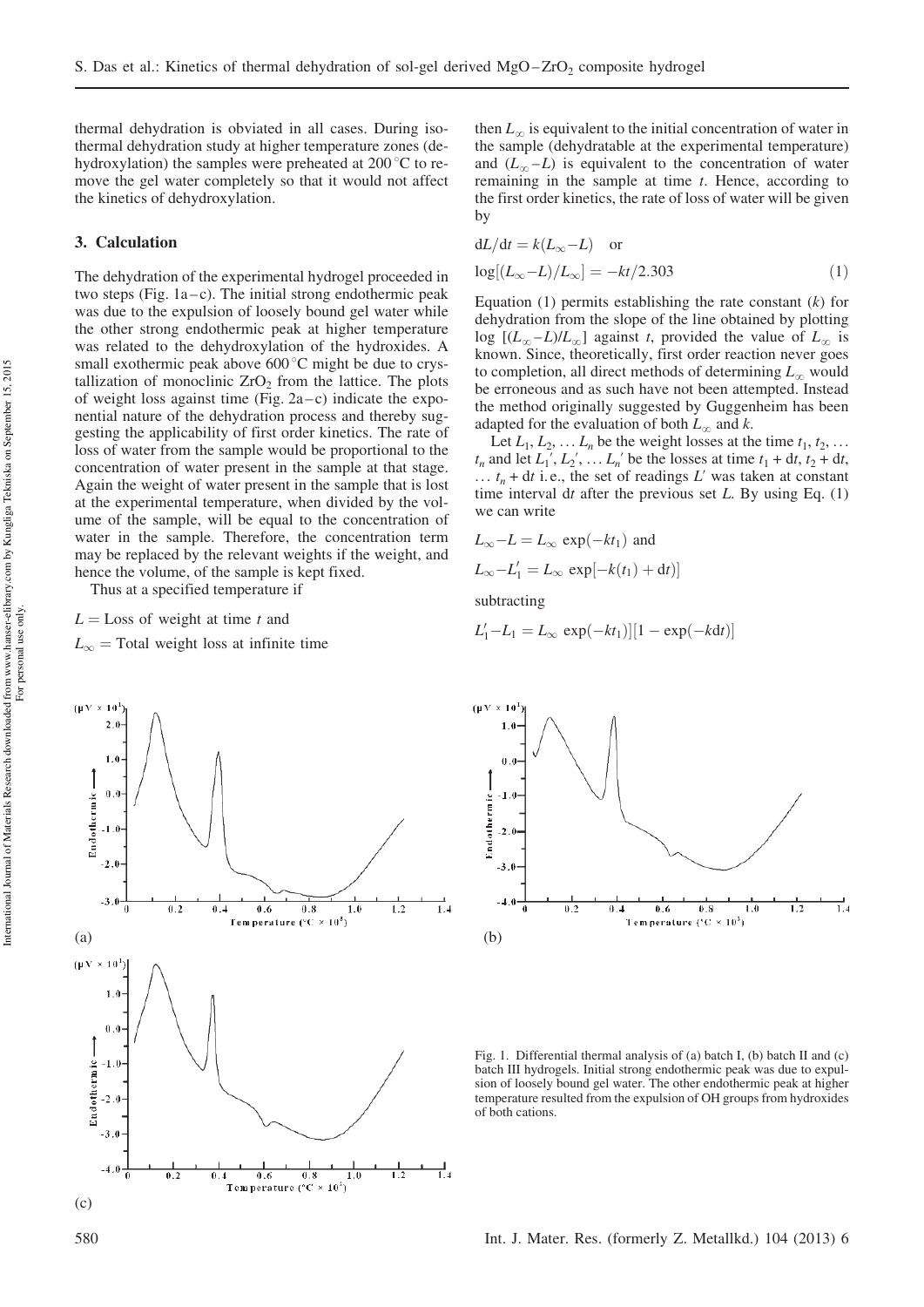Taking the logarithm and putting  $dL$  for  $L'_1 - L$  terms, the equation takes the general form

$$
\log dL = (kt/2.303) + \log L_{\infty} [1 - \exp(-kdt)] \tag{2}
$$

where  $dL$  is the difference between the weight loss at time  $t + dt$  and that at time  $t$ . The time interval dt between the



two sets of readings being fixed at a value greater than twice the time for 50% dehydration. Using Eq. (2) the rate constants can be calculated from the slope of the straight line obtained by plotting log  $dL$  against time  $t$ . Knowing  $dt$ and having obtained k from the slope,  $L_{\infty}$  can be determined from the intercept of the line on the log axis. The extent of



Fig. 2. Weight loss against time plots for gel dehydration of (a) batch I, (b) batch II and (c) batch III hydrogels. The exponential nature of the curves indicated first order kinetics. However, the whole course of reaction was not uniform. The applicability of first order kinetics ceases after a certain point, as evident from the flattening of the rate



Fig. 3. Plots of log k against  $1/T$  for (a) initial and (b) final stages of dehydration. The mean curve obtained by fitting the experimental data was a straight line. The batch composition of the hydrogel influences the activation energy.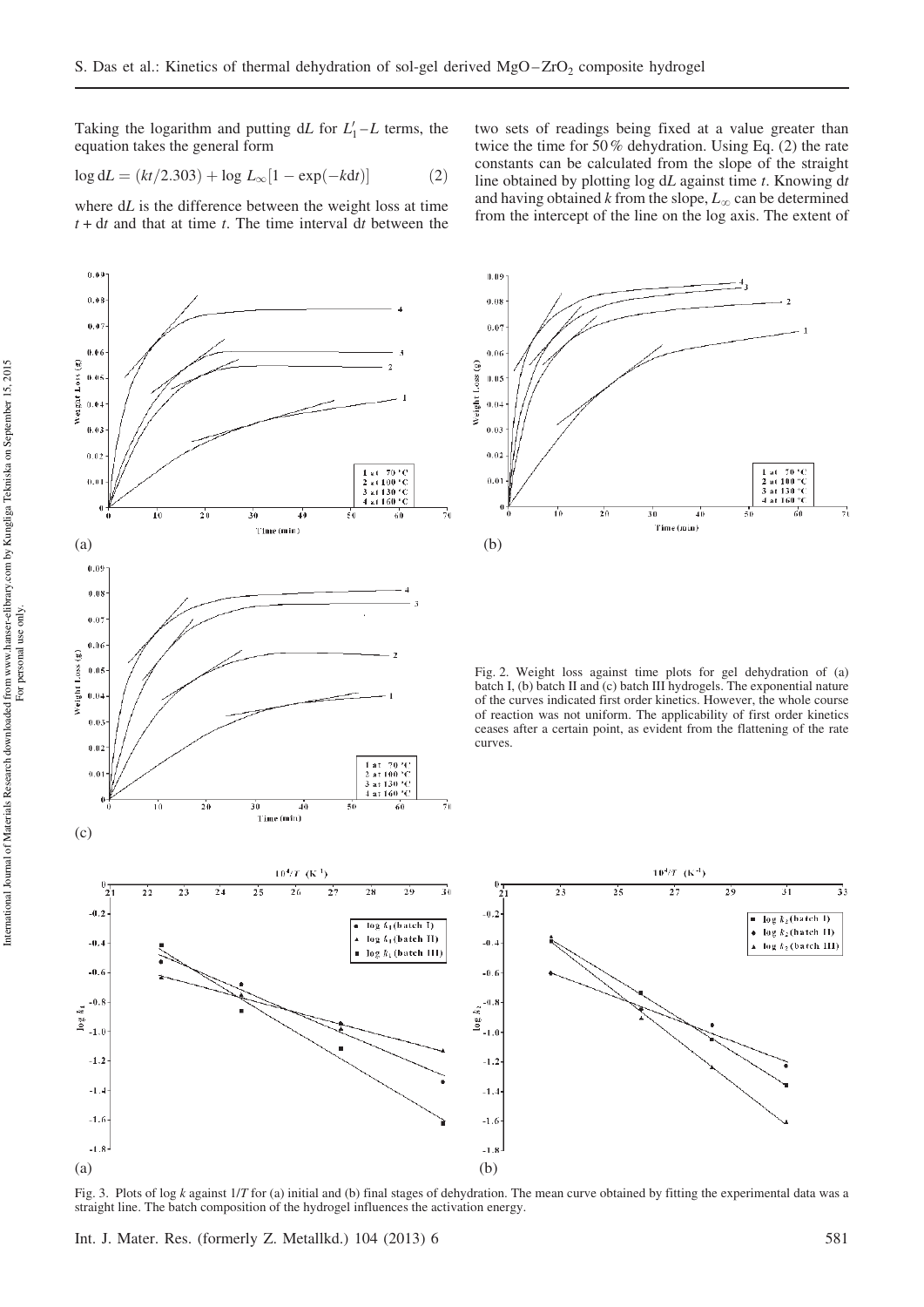validity of the first order kinetics can be obtained by plotting log  $(L_{\infty} - L)/L_{\infty}$  against time using calculated values of  $L_{\infty}$ .

In the later stage of dehydration, though the reaction does not follow first order kinetics, the rate of dehydration would still be proportional to the concentration of remaining  $H_2O$ molecules. The rate constant  $k_2$  for the final stage of dehydration was calculated from the relation

$$
k_2 = \frac{dL}{dt}/\frac{L}{L_{\infty}} - L
$$

where  $d/dt$  is the slope of the weight loss against time curve at the point of dehydration beyond which first order kinetics was not followed.

Finally, the values of reaction rate constant at both stages were used to draw the Arrhenius plot i.e.,  $\log k$  against  $1/T$ (Fig. 3a and b). From the slope of these curves activation energy (E) was calculated in accordance with the well known equation

 $log k = E/4.576T$ 

Where T indicates absolute temperature.

 $0.09$  $0.03$  $0.07$  $0.06$ Weight Loss (g)  $0.05$  $0.04$  $0.03$  $at$  350  $0.02$ 2 at 380 °C  $\frac{24100}{3}$  at 410 Ñ  $0.0^{\circ}$ 4 at 440 °C 5 at 470 ١Č  $6$  at  $500$  $\mathbf{r}$  $\frac{1}{70}$  $\overline{10}$  $\overline{40}$  $\overline{50}$  $60$  $\overline{20}$  $\overline{30}$ Time (min)  $(a)$  (b) 0.09  $0.08$  $0.07$  $0.06$ Weight Loss (g)  $0.05$  $0.04$ 0.03  $\overline{1}$  $1$  at 350  $^{\circ}$ C  $0.02$ 2 at 380 °C 3 at 410 °C  $0.01$  $4$  at  $440 °C$  $\frac{44}{5}$  at 470 ۰Č 6 at 500 °C  $\mathbf{0}$  $\frac{1}{70}$ т'n  $50$  $60$  $20$  $\overline{30}$  $\overline{40}$ Time (min) (c)

The plots of weight loss against time for dehydroxylation reaction (Fig. 4a–c) also exhibit an exponential nature and thereby suggest the applicability of first order kinetics. The values of the reaction rate constants,  $L_{\infty}$  and extent of validity of first order law were calculated following the same method. Activation energy was calculated using Arrhenius plots (Fig. 5a and b).

## 4. Results and discussion

The weight loss in the first stage of dehydration (first endothermic peak in DTA curve) was due to desorption of physically combined gel water. In the next phase of thermal excitation, water gets removed as a by-product of the polycondensation reaction whereby the hydroxides are transformed to corresponding oxides. The process involves transport of matter and is thus limited by the kinetics of the process.

The synthetic hydrogels possess a highly porous structure irrespective of the molar ratio of the constituents. During dehydration water molecules are expelled from both external and internal surfaces giving a dehydrated ionic



Fig. 4. Weight loss against time plots for dehydroxylation of (a) batch I, (b) batch II and (c) batch III hydrogels. The applicability of first order kinetics was evidenced by the exponential nature of the curves. The reaction does not follow first order kinetics consistently throughout the entire dehydroxylation process.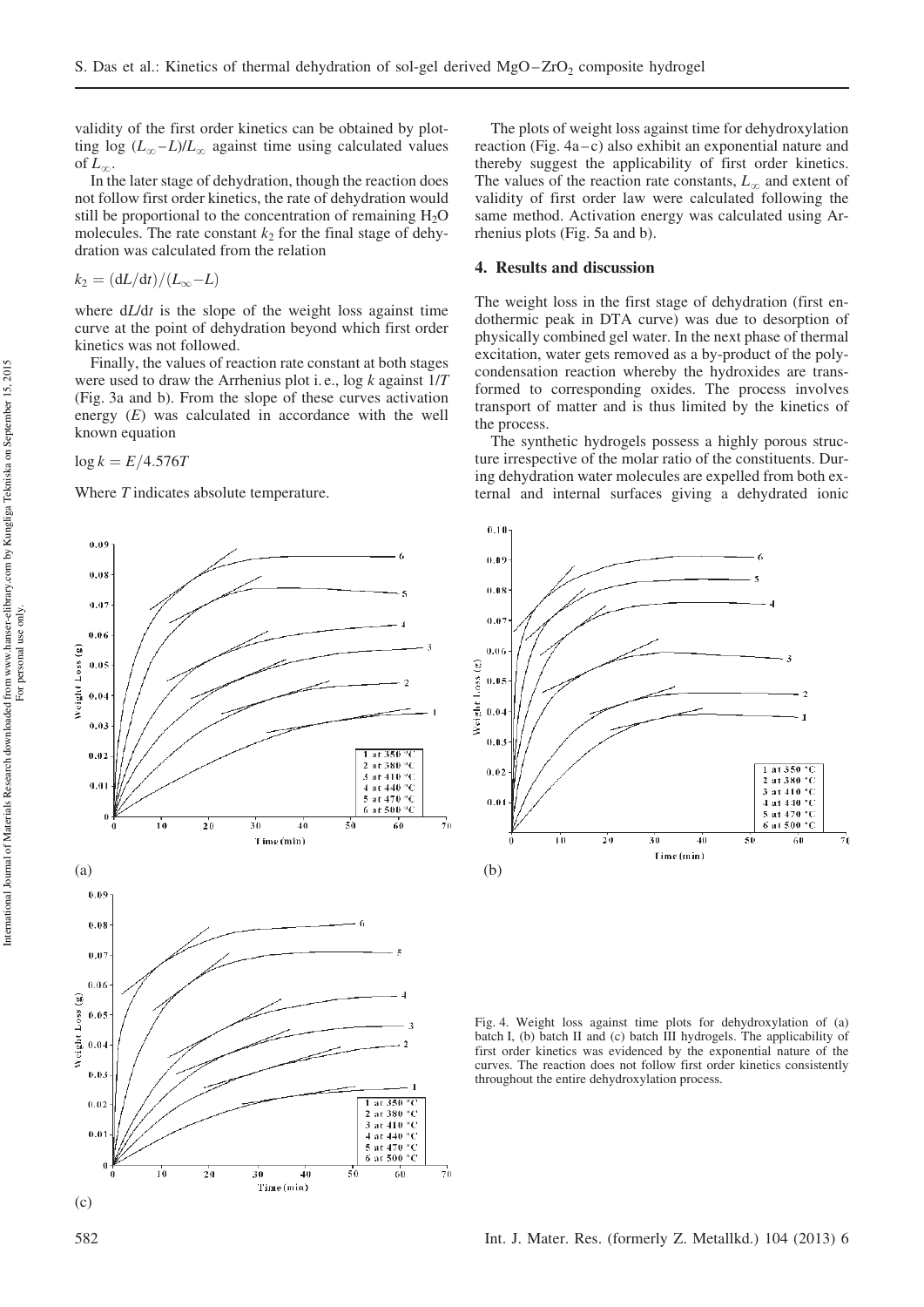network which is fairly stable [25]. The structure of this intermediate ionic lattice depends on the molar ratio of the constituents and as such no single data point can generalize the whole process.

The experimental gel samples vary in their empirical formula and thus in water content, surface area and DTA peak



Fig. 5. Plots of log  $k$  against  $1/T$  for (a) initial and (b) final stages of dehydroxylation. The mean curves for individual batches were straight lines. The activation energy values are higher for dehydroxylation reaction due to the ordered orientation of water molecules through primary coordination.

temperature [24]. These might influence the kinetics of dehydration.

The first stage of the kinetic study was performed according to the first DTA peak i. e., the expulsion of loosely bound water. The calculated values of reaction rate constant  $k_1$  (min<sup>-1</sup>) and total weight loss at infinite time  $L_\infty$  (g) are presented in Table 2. The rate constant values followed an inverse relationship with  $ZrO<sub>2</sub>$  content in the composition up to  $130^{\circ}$ C. The faster increase in the reaction rate constant with temperature during early stage of dehydration may be explained in that the gel water is weakly bonded through Van der Waal's forces. There is also hydrogen bonding in the attachment of surface water. The positive temperature coefficient of  $k_1$  values was a true indicative of endothermic reaction.

The equilibrium water content, i.e.,  $L_{\infty}$  values, were found to be a direct function of temperature and also influenced by the molar ratio of the precursor powder. This clearly revealed that the cage house structure of the gel network for holding the polar water molecules is related to the orientation. Maximum value of  $L_{\infty}$  with batch III at 160 °C and minimum with batch II indicate that the cage house structure of the gel network for holding the charged water molecules required an optimum molar ratio of MgO: ZrO2.

It was evident from the nature of the rate curve that the whole course of the reaction was not uniform and as such it was necessary to know how far the first order law is valid for this endothermic reaction. The calculated values of the extent of validity of first order law are given in Table 2. It may be concluded from the results that the extent of validity of first order law for gel dehydration was a direct function of temperature. Thermal diffusivity also appears to be an important contributory factor for this reaction. Among three batches, the maximum value was achieved with batch II. It is interesting to note that when the  $L_{\infty}$  value was minimum, the rate of reaction was relatively slow. Thus, the thermal dehydration in the synthetic hydrogel was not a continuous process and the last portion of water was lost at a rate which was completely different from that prevailing at the earlier stage of dehydration, as reflected through the flattening of the rate curves. However, the rate of dehydration at this stage would still be proportional to the concentration of the water molecules present in the system. The reaction rate constant for the later part of the reaction  $(k_2)$  are given in Table 3. The overall relationship was identical to that of  $k_1$ values but  $k_2$  values were always lower than the corresponding  $k_1$  values.

From the general concept of reaction kinetics in heterogeneous systems it was quite clear that after the expulsion

Table 2. Values of reaction rate constant  $k_1$  (min<sup>-1</sup>),  $L_\infty$  (g) and extent of validity EV (%) of first order law for gel dehydration at different temperatures.

| Temperature            | Batch I             |              | Batch II            |                | Batch III           |       |                |              |       |
|------------------------|---------------------|--------------|---------------------|----------------|---------------------|-------|----------------|--------------|-------|
| $({}^\circ\mathrm{C})$ | $(MgO:ZrO2=1:0.15)$ |              | $(MgO:ZrO2=1:0.25)$ |                | $(MgO:ZrO2=1:0.35)$ |       |                |              |       |
|                        | k <sub>1</sub>      | $L_{\infty}$ | EV                  | k <sub>1</sub> | $L_{\infty}$        | EV    | k <sub>1</sub> | $L_{\infty}$ | EV    |
| 70                     | 0.0550              | 0.0420       | 40.82               | 0.0782         | 0.0318              | 53.76 | 0.0552         | 0.0344       | 38.01 |
| 100                    | 0.1230              | 0.0606       | 46.90               | 0.1456         | 0.0406              | 57.52 | 0.1034         | 0.0476       | 44.92 |
| 130                    | 0.1963              | 0.0649       | 52.54               | 0.1701         | 0.0480              | 62.13 | 0.1190         | 0.0665       | 48.32 |
| 160                    | 0.2519              | 0.0762       | 62.02               | 0.2237         | 0.0519              | 64.22 | 0.2610         | 0.0795       | 56.29 |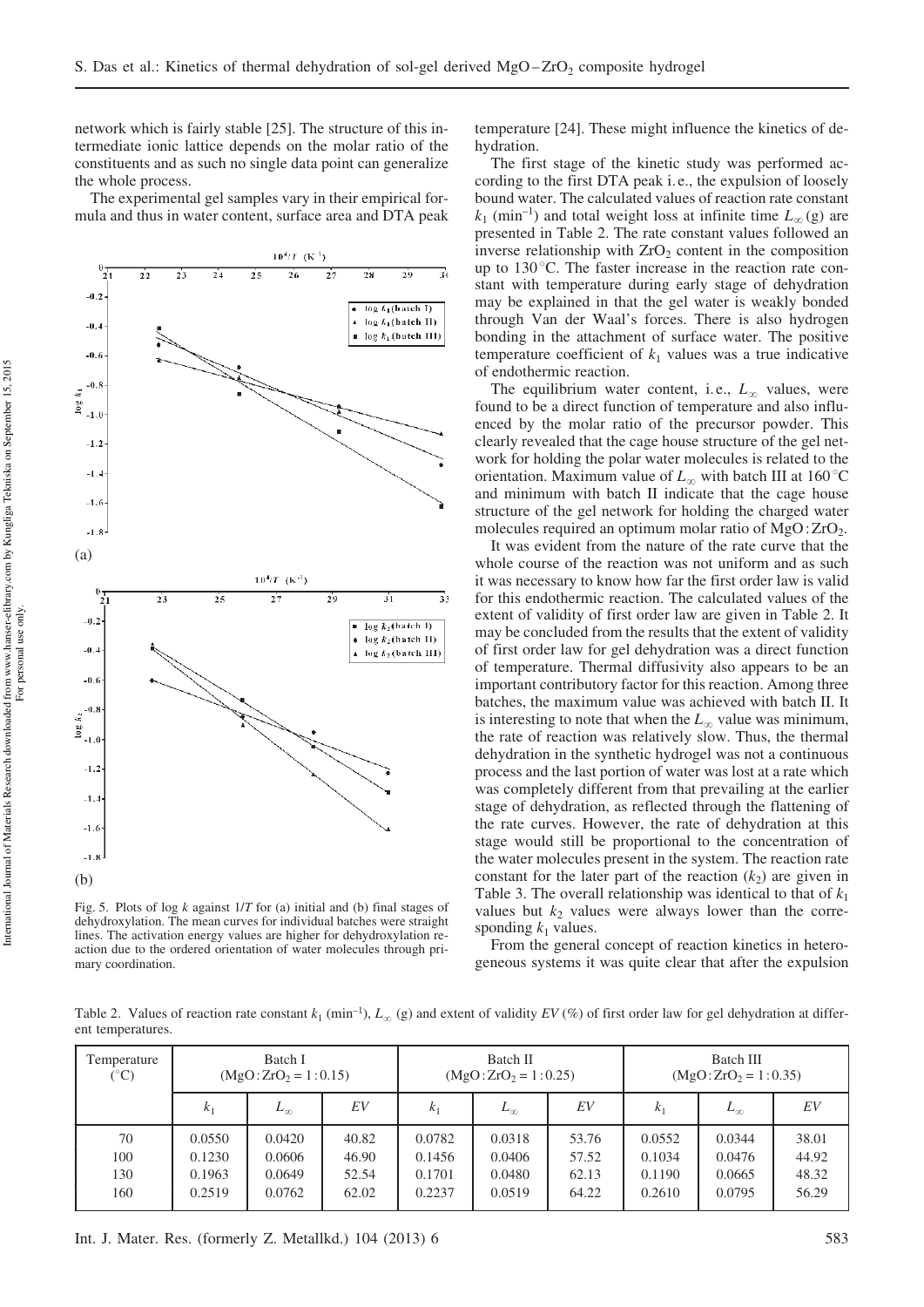of bulk water from the gel structure in the earlier stage, the concentration decreased significantly, which hinders the mass transfer. Moreover, the dehydrated phase as generated caused a barrier to the escaping  $H_2O$  molecules and the porosity created in the residual mass decreased the rate of heat transfer. The structure of these colloidal gel particles normally corresponds to that of the bulk solid of the same composition. The pores here are larger than in polymeric gels and as such capillary stress develops during the removal of liquid from the pores in the earlier temperature range of the heat treatment. Thus the structure of the heat treated gel at this region is characterized by large porosity.

The activation energy values for these two different rate reactions were calculated using the Arrhenius equation and are presented in Table 4. Both  $E_1$  and  $E_2$  values were related to the nature of bonding of water molecules. The general observation was that  $E_2$  values were always higher than  $E_1$ values indicating lesser resistance to diffusion paths of the escaping  $H_2O$  molecules at the initial stage of dehydration. This can only be achieved by the formation of defects during lattice shrinkage exposing greater numbers of reaction sites. These factors overcome the difference in the forces of attraction of residual  $H_2O$  molecules at the initial stage of dehydration. With highest  $ZrO<sub>2</sub>$  content, activation energies exhibited highest values both at the initial and final stages of dehydration. Lowest values were exhibited by

Table 3. Values of reaction rate constants  $(k_2 \text{ in } \text{min}^{-1})$  at the final stage of dehydration

| Temperature<br>$({}^\circ\mathrm{C})$ | Batch I | Batch II | Batch III |
|---------------------------------------|---------|----------|-----------|
| 70                                    | 0.0330  | 0.0575   | 0.0342    |
| 100                                   | 0.0897  | 0.1294   | 0.0826    |
| 130                                   | 0.1821  | 0.1597   | 0.0987    |
| 160                                   | 0.2492  | 0.2153   | 0.2553    |

Table 4. Activation energy at the initial  $(E_1)$  and final  $(E_2)$  stage of dehydration.

| Samples   | $E_1$ (kJ mol <sup>-1</sup> ) | $E_2$ (kJ mol <sup>-1</sup> ) | $E_2/E_1$ |
|-----------|-------------------------------|-------------------------------|-----------|
| Batch I   | 13.04                         | 15.69                         | 1.203     |
| Batch II  | 11.57                         | 13.83                         | 1.195     |
| Batch III | 16.53                         | 21.82                         | 1.320     |

batch II which might be related to the textural factors and subsequent generation of flaws within the gel structure.

Applying the similar concept of kinetics in heterogeneous reactions, experiments were conducted for the peak corresponding to the dehydroxylation of hydroxides of  $Mg^{2+}$  and  $Zr^{4+}$ . The reaction rate was found to follow 1<sup>st</sup> order kinetics at the initial stage. Reaction rate constant  $(k_1)$  and  $L_{\infty}$  values for the dehydroxylation process are given in Table 5. The rate of dehydroxylation was determined by the same factors operative during the dehydration process. The values of  $k_1$  and  $L_{\infty}$  followed the same trend with temperature as in the dehydration process.  $k_1$  values exhibited a direct relationship with  $ZrO<sub>2</sub>$  content in the composition and were also influenced by the dehydroxylation temperature of the individual hydroxides.  $L_{\infty}$  values were higher than those obtained in the low temperature zone (dehydration process). Thus it can be inferred that the hydroxyl content in the mixed gel was higher than for loosely bound gel water. In this case also batch II exhibited the lowest values while the maximum  $L_{\infty}$  values were observed with batch III. This might be due to some specific orientation of water molecules at an optimum molar ratio of  $MgO:ZrO<sub>2</sub>$ .

The extent of validity of the 1<sup>st</sup> order law for dehydroxylation process was calculated in a similar manner as done for the dehydration process and is presented in Table 5. From the calculated values it was found that the extent of validity was greater compared to gel dehydration. More than 80% reaction followed 1<sup>st</sup> order kinetics. This might be explained in the way that bonding of hydroxyl water was more uniform and it was always through primary coordination, whereas in the case of gel water more irregularities were expected due to the presence of some  $H_2O$  molecules in secondary coordination. The temperature effect was also found to be positive. In this particular study, the compositional effect was minimum as compared to the previous results.

In the dehydroxylation process  $k_2$  values (presented in Table 6) were also lower than the corresponding  $k_1$  values. Unlike the process of removal of loosely bound gel water, during dehydroxylation the tendency of reconstitution of OH groups to the dehydrated structure was comparatively low under normal conditions. The activation energy for the dehydroxylation process was higher than for expulsion of the gel water which was in conformity with the bond strength.  $E_2$  values (Table 7) were higher indicating minimum irregularities in the dehydroxylated meta-stable structure.

Table 5. Values of reaction rate constant  $k_1$  (min<sup>-1</sup>),  $L_\infty$  (g), and extent of validity EV (%) of first order law for dehydroxylation of the gel at different temperatures.

| Temperature<br>$\rm ^{\circ}C)$        | Batch I                                                  |                                                          | Batch II                                           |                                                          |                                                          | Batch III                                          |                                                          |                                                          |                                                    |
|----------------------------------------|----------------------------------------------------------|----------------------------------------------------------|----------------------------------------------------|----------------------------------------------------------|----------------------------------------------------------|----------------------------------------------------|----------------------------------------------------------|----------------------------------------------------------|----------------------------------------------------|
|                                        | k <sub>1</sub>                                           | $L_{\infty}$                                             | EV                                                 | k <sub>1</sub>                                           | $L_{\infty}$                                             | EV                                                 | $k_1$                                                    | $L_{\infty}$                                             | EV                                                 |
| 350<br>380<br>410<br>440<br>470<br>500 | 0.0880<br>0.1240<br>0.2520<br>0.2860<br>0.3010<br>0.3320 | 0.0610<br>0.0825<br>0.0886<br>0.0912<br>0.0949<br>0.0996 | 65.29<br>68.30<br>70.06<br>74.30<br>76.27<br>79.09 | 0.0950<br>0.1360<br>0.2680<br>0.2940<br>0.3130<br>0.3460 | 0.0509<br>0.0614<br>0.0688<br>0.0792<br>0.0825<br>0.0871 | 69.06<br>72.11<br>75.66<br>78.58<br>80.20<br>83.08 | 0.0920<br>0.1200<br>0.2540<br>0.2790<br>0.3020<br>0.3510 | 0.0520<br>0.0697<br>0.0821<br>0.0922<br>0.0979<br>0.1006 | 62.37<br>64.27<br>68.05<br>71.26<br>73.47<br>75.88 |